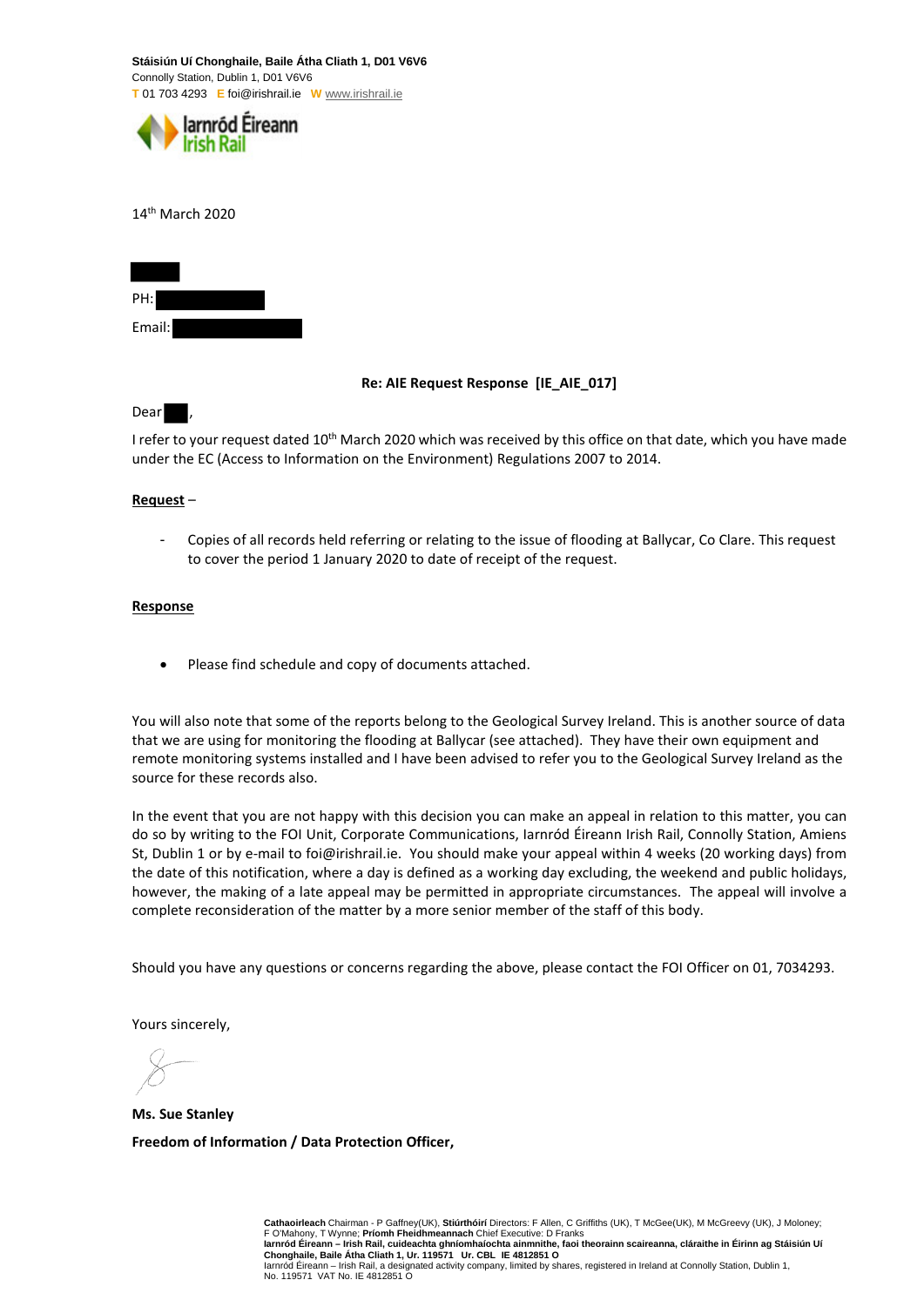# Freedom of Information Request: Schedule of Records for IE\_AIE\_017 : Summary for Decision Making

|                |                |                                   |                | Decision:    |                                            | Record          |
|----------------|----------------|-----------------------------------|----------------|--------------|--------------------------------------------|-----------------|
|                |                |                                   | No. of         | Grant/Part   | Section of Act                             | Edited/Identify |
| Record No.     | Date of Record | <b>Brief Description</b>          | Pages          | Grant/Refuse | if applicable                              | Deletions       |
| 1              | 2020           | Ballycar 2015-2020                | 1              | Grant        | $\sim$                                     |                 |
| $\overline{2}$ | 2020           | Ballycar 2019-2020                | $\mathbf{1}$   | Grant        | $\sim$                                     |                 |
| 3              | 2020           | Re: Ballycar Water Level_redacted | $\overline{2}$ | Part         | S37 - Personal<br>Information of<br>Others |                 |

Signed

IE Decision Maker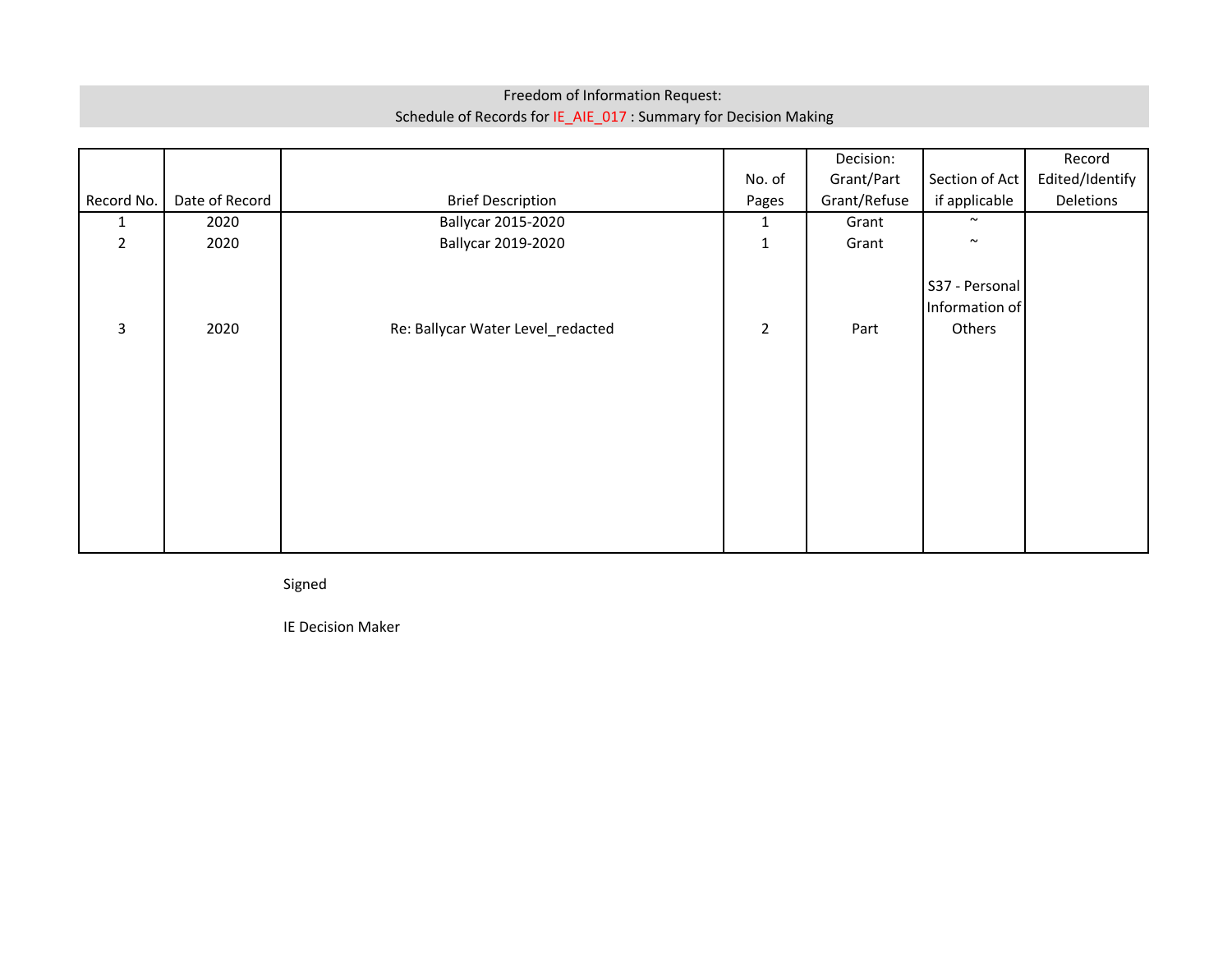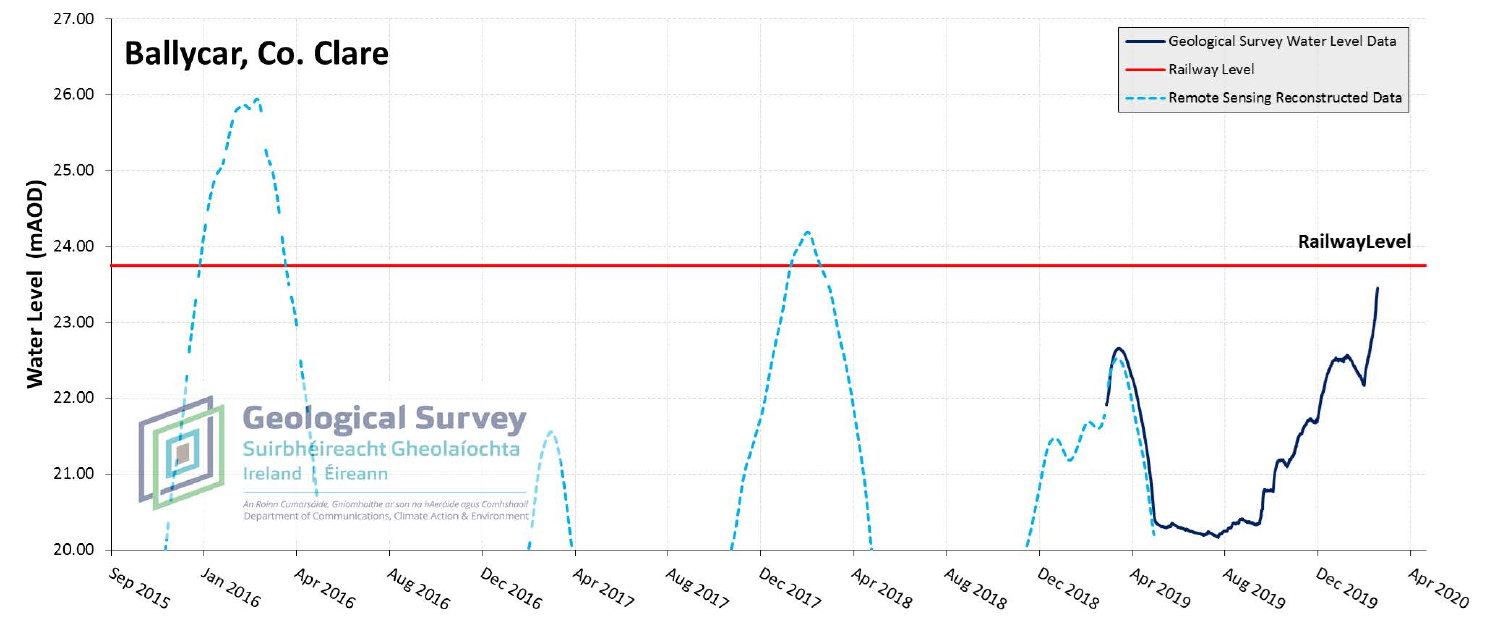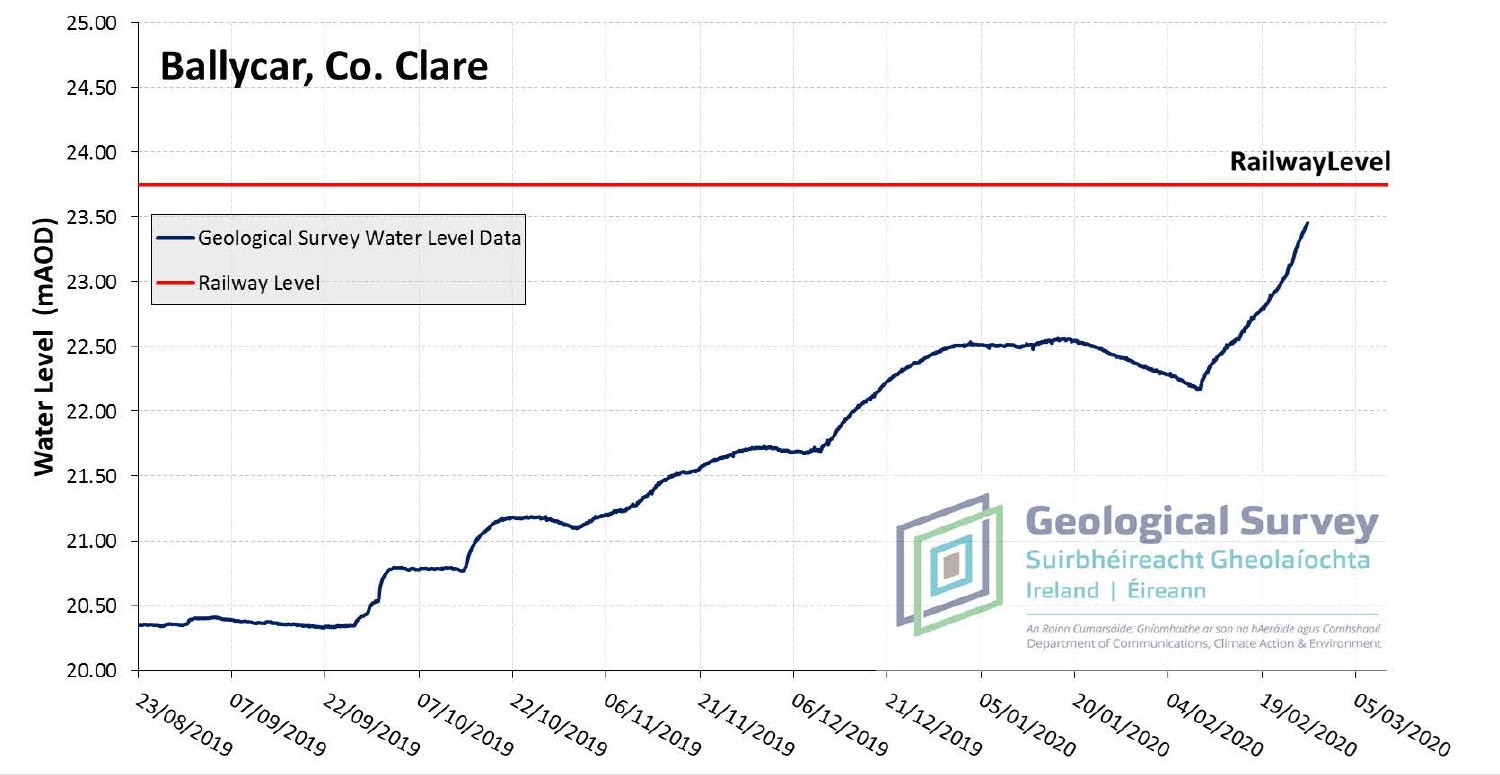| From:        |                           |
|--------------|---------------------------|
|              |                           |
| To:          |                           |
| $Cc$ :       |                           |
| Subject:     | RE: Ballycar water levels |
| Date:        | 26 February 2020 15:41:36 |
| Attachments: | image001.jpg              |
|              | Ballycar 2015-2020.png    |
|              | Ballycar Aug2019-2020.png |

Hi ,

Please find attached plots of the Ballycar levels. I made one plot for the last 5 years and one plot for the last 6 months, and I added the railway level as you suggested. Let me know if you need and changes.

We calculate Ballycar to be at approximately 41% of the volume it was at in 2016, and just under a 1 in 5 year return period right now.

Regards,

**From: Sent:** 26 February 2020 12:31 **To: Subject:** Ballycar water levels

**CAUTION:** This email originated from outside of the organisation. Do not click links or open attachments unless you recognise the sender and know the content is safe.

## Hi ,

Could you send on an update of the graph for the logger at Ballycar please? This morning at 10am the water level is 300mm below the head of the rail. If possible I would like to superimpose a line for this on the graph.

## **Regards,**

Senior Track & Structures Engineer, Iarnród Éireann/Irish Rail, CCE Dept, Old Railway Station, Grace Road, Athlone, Co. Westmeath, N37 C573.

Iarnrod Eireann Irish Rail, cuideachta ghniomhaiochta ainmnithe, faoi theorainn scaireanna, claraithe in Eirinn ag Staisiun Ui Chonghaile, Baile Atha Cliath 1, Ur. 119571 Ur. CBL: IE 4812851 O Iarnrod Eireann Irish Rail, a designated activity company, limited by shares, registered in Ireland at Connolly Station, Dublin 1, No. 119571 VAT No. IE 4812851 O

## Disclaimer:

This electronic message contains information (and may contain files), which may be privileged or confidential. The information is intended to be for the sole use of the individual(s) or entity named above. If you are not the intended recipient be aware that any disclosure, copying, distribution or use of the contents of this information and or files is prohibited. If you have received this electronic message in error, please notify the sender immediately. This is also to